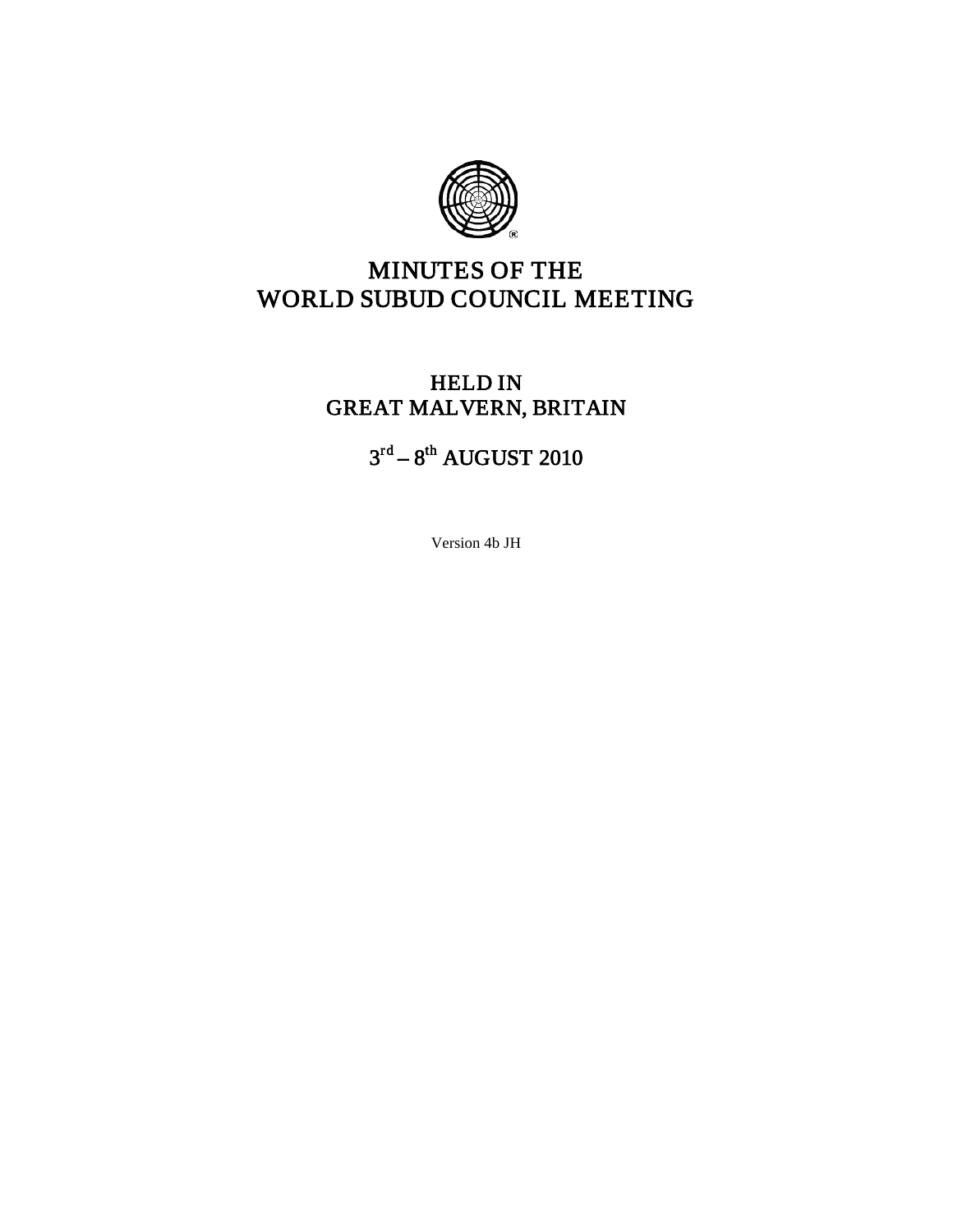| <b>CONTENTS</b>                                                                                     | Page |
|-----------------------------------------------------------------------------------------------------|------|
|                                                                                                     |      |
| 2. WSA AFFILIATES AND ACTIVITIES: SDIA, SICA, SESI, SYAI, SIHA----------------------------------- 3 |      |
| 3. ZONE REPRESENTATIVE SUMMARIES AND DIRECTOR CAPACITY BUILDING ----------- 5                       |      |
|                                                                                                     |      |
|                                                                                                     |      |
|                                                                                                     |      |
|                                                                                                     |      |
|                                                                                                     |      |
|                                                                                                     |      |
|                                                                                                     |      |
|                                                                                                     |      |
|                                                                                                     |      |
|                                                                                                     |      |
|                                                                                                     |      |
|                                                                                                     |      |
| 16, WSA WORKING GROUPS AND PARTIES:                                                                 |      |
| SURVEY; EXTERNAL RELATIONS RESOURCES, ORGANIZATION; MEMBERSHIP ----------------13                   |      |
| 17. ORGANIZATION:                                                                                   |      |
| LESSONS LEARNED; ANNUAL REPORT; CENSUS; MISSION STATEMENT, DEPUTY CHAIR---14                        |      |
|                                                                                                     |      |
|                                                                                                     |      |

#### ATTENDEES:

|                                                                                                                                                                                                                                                                                                                                                               | Area III: Elaina Dodson, Grace Hodgson, Hamilton Schragen                                                                                                                                                                                                                                                                                                 |
|---------------------------------------------------------------------------------------------------------------------------------------------------------------------------------------------------------------------------------------------------------------------------------------------------------------------------------------------------------------|-----------------------------------------------------------------------------------------------------------------------------------------------------------------------------------------------------------------------------------------------------------------------------------------------------------------------------------------------------------|
| WSA Executive Chair  Maxwell Fraval<br>WSA Exec. Vice-Chair  Maya Korzybska<br>WSA Treasurer Hammond Peek<br>WSA Secretary Julia Hurd<br>WSA Admin Assistant  Silvana Caradoc Evans<br>External Relations Officer Amalia Rasheed<br>WSA Archives Coordinator  Amalijah Thompson<br>WSA Accountant, incoming Elwyn Waugh<br>Zone Representatives/WSA Directors | WSA Affiliate & Activity Coordinators & Foundation Chair:<br>SICA Chairperson Latifah Taormina<br>SYAI Representative, Area IITheresa Boyd<br>SYAI Representative, Area IISteven Martin<br>SESI CoordinatorRuslan Morris<br><b>Other Attendees:</b><br>Care Support CoordinatorAnnabella Ashby<br>Education Fund Coordinator  Arnaud Delune<br>Apologies: |
|                                                                                                                                                                                                                                                                                                                                                               | Zone 5 RepresentativeRida Odon-François Liobo<br>Loote                                                                                                                                                                                                                                                                                                    |
| <b>International Helpers:</b>                                                                                                                                                                                                                                                                                                                                 |                                                                                                                                                                                                                                                                                                                                                           |
| Area I: An Dien Madden, Renata Peek, Isti Da Silva, Luqman                                                                                                                                                                                                                                                                                                    | Area III International Helpers:                                                                                                                                                                                                                                                                                                                           |
| Harris, Joyowidarbo, Amarjit Singh                                                                                                                                                                                                                                                                                                                            | Daniela (Maria Cecilia) Urrutia, Manuel Urrejola                                                                                                                                                                                                                                                                                                          |
| Area II: Elisabeth Bammel, Dorinda Johnson, Ragna Valli,<br>Hamish Barker, Hassan Czwiertnia, Lawrence Leetz                                                                                                                                                                                                                                                  | González, Reynaldo Mosquera                                                                                                                                                                                                                                                                                                                               |
|                                                                                                                                                                                                                                                                                                                                                               |                                                                                                                                                                                                                                                                                                                                                           |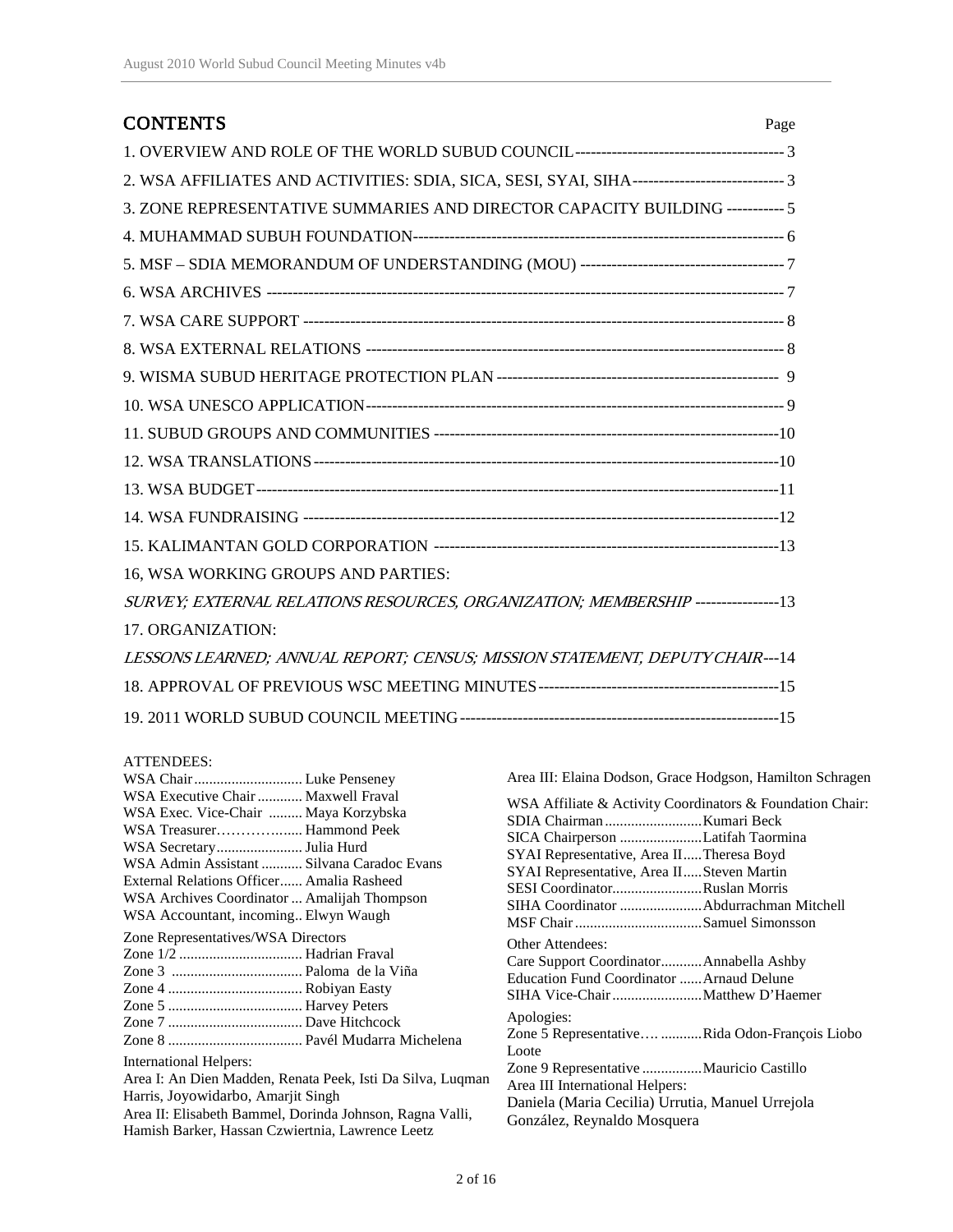Votes are represented by zones proposing and seconding: for example, (Z1/2 and Z8) means Hadrian Fraval, Zone 1/2 Representative proposed and Pavél Mudarra Michelena, Zone 8 Representative, seconded.

# 1. OVERVIEW AND ROLE OF THE WORLD SUBUD COUNCIL

1.1. GREETINGS and OVERVIEW: Luke Penseney, World Subud Association Chair, welcomed everyone to the meeting. He thanked Osanna Vaughn for her support and work as past WSA Chairlady. He spoke of our task as being to build on the prior team's accomplishments, continuing to improve the organization in meeting members' needs and address our growing worldly obligations.

Referring to Ibu Rahayu's recent letter to the Subud USA Congress, Luke identified 'Awakening' as the keynote for this time. Ibu Rahayu's letter to Subud Britain's Congress, and the Zone 3 and WSC meetings was read during Britain's opening ceremony. See attachment 1. The council is grateful to Subud Britain for their generosity in inviting and hosting us during their Family Gathering and Congress.

Luke noted that this is the first WSC meeting following Congress and thus is an opportunity for the council to grow closer, to worship and work together for the growth of Subud in this world as God wills.

- 1.2. ROLE OF THE WORLD SUBUD COUNCIL: Following testing and discussion during the pre-meeting kejiwaan day certain points stood out.
	- 1.2.1. The WSC hopes to build on what we have with an emphasis on collaboration across and among all areas of our association. We as an association need to discriminate what needs to grow versus what needs to be maintained.
	- 1.2.2. The WSC aspires to become more relevant throughout our community while keeping a balance between the kejiwaan and the organizational aspects.
	- 1.2.3. The council has a goal to assist the outer expressions of the latihan, making them more visible for ourselves and others.
	- 1.2.4. As part of our collective responsibility, the WSC holds an inner awareness of the gift of the latihan with an intention to keep it safe for posterity.
- 2. WSA AFFILIATES AND ACTIVITIES: It is notable that 'wings' collaboration is occurring in several arenas, for example between SDIA and SESI in micro-credit programs, between MSF and SDIA in terms of funding and investment management, between SDIA and SYAI with the volunteer youth camps and with SICA via liaisons with SESI and SDIA. The perception is that more awareness of the common goals and ties among the wings/affiliates and the WSA continue to develop.
	- 2.1. SUSILA DHARMA INTERNATIONAL ASSOCIATION
		- 2.1.1. Kumari Beck, SDIA Chair, gave a full presentation to the council, explaining SDIA's structure, services and challenges and included suggestions to the council on how to support the work of SDIA. See power point, attachment 2. She also passed out hard copies of the SD 2009 Annual Report, see Appendix 5. A decision was made to distribute the report electronically this year. It is located on the SDIA website.
		- 2.1.2. Some of SDIA's goals over the next four years are to continue supporting the existing 48 SD projects and 24 SD national organizations, strengthen the SD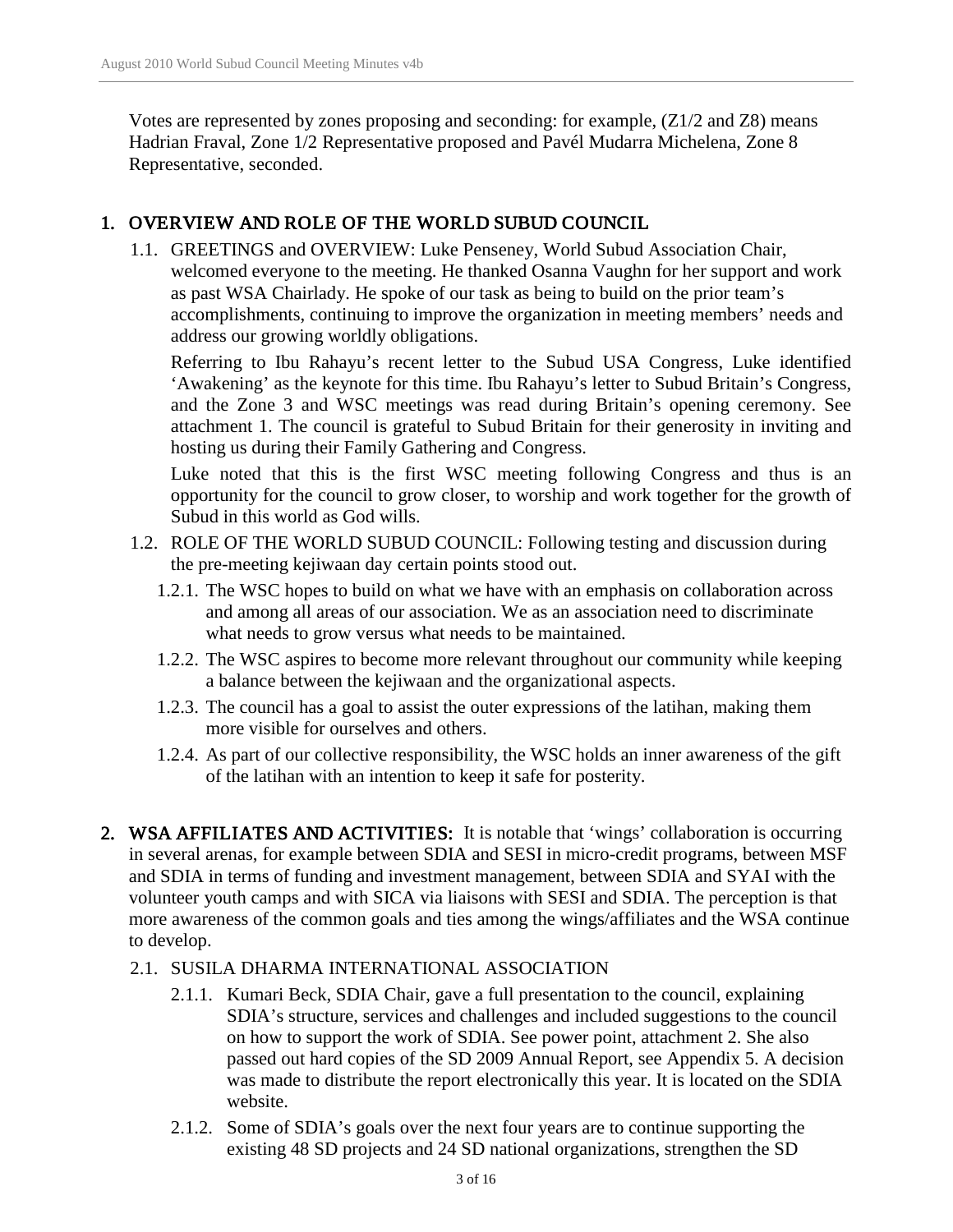network, strengthen links between SDIA and Subud members, outside organisations, and partners and facilitate attendance at UN meetings.

- 2.1.3. Some of the challenges SDIA faces include supporting and clarifying international coordination and collaboration within Subud, fundraising, and continuity and sustainability.
- 2.1.4. The SDIA budget for 2010 is \$267,700 and the SDIA Endowment Fund is \$390,600. The revenues for 2009 were \$242,300 and expenditures were \$255,500.
- 2.2. SUBUD INTERNATIONAL CULTURAL ASSOCIATION, see SICA power point, attachment 3.
	- 2.2.1. THE TEAM: SICA has two vice-chairs, Helena Casbolt and Susannah Rosenthal, and Rosario Moir is the secretary and treasurer. Pamela Werner is the executive secretary. Board Members include Erica Sapir, Maya Korzybska, Olivia Moyano, and Luke Penseney (Ex Officio). SICA Liaisons include Bachtiar Lorot for the UN; Harris Madden for SES and Sharifin Gardiner for SD. Visioning and restructuring advisors include Dahlan and Honora Foah, David Anderson, Llewellyn Casbolt, and Peter Mobbs.
	- 2.2.2. GOALS: Latifah Taormina, SICA Chair, explained goals being developed for this term include creating a new web site, restructuring, identifying three or four key projects, raising money for a capital fund, and collaborating with other wings. They have taken care of various legalities, such as filing a non-profit tax return and approved revised bylaws. SICA aims to be self-funding.
	- 2.2.3. VISIONING: Two visioning sessions have been held to begin the process of enlivening SICA. There is a need to make SICA more meaningful and less amorphous.
	- 2.2.4. The MSF and SDIA budget and accounts are approved by the board. This is currently not the case with SICA. The WSA Directors expressed a wish to review this as part of WSA drawing closer to SICA.
- 2.3. SUBUD ENTERPRISE SERVICES; see SES power point, attachment 4.
	- 2.3.1. WEB SERVICES SHOP: The WSS, as core-funded by WSA, is being developed by SESI for any Subud entities or individuals and eventually for anyone to develop IT related applications at a low-cost. The Indonesian company that operates this business, P.T. Karya Manca Warna (KMW), is currently owned by Rahaju Morris. An MOU will outline how it is eventually to be given to the WSA with future profits going to SESI and WSA/MSF. See WSS Press Release, attachment 5.
	- 2.3.2. WEBSITES: Ruslan Morris, SESI Coordinator talked about the two web sites being developed, one for SESI and the other for Subud centers combined with Subud hotels; the latter will include bookings.
	- 2.3.3. SESI is working with SDIA to develop a micro-finance project.
	- 2.3.4. Ruslan gave a presentation regarding WSA's involvement with Kalimantan Investment Corp (KIC) and current developments. See section 14.
- 2.4. SUBUD YOUTH ACTIVITIES, INTERNATIONAL, see SYAI power point, attachment 6. Theresa Boyd and Steven Martin, Area 2 Youth Representatives, attended the WSC meeting on behalf of the six youth coordinators (two from each area). They spoke of post world congress challenges such as feeling disconnected, losing momentum and working on developing their roles. This new structure is an experiment. They explained that although there have been several youth gatherings, (in Germany, Colombia, Lithuania and another planned in Indonesia); it is mostly kejiwaan support that is needed.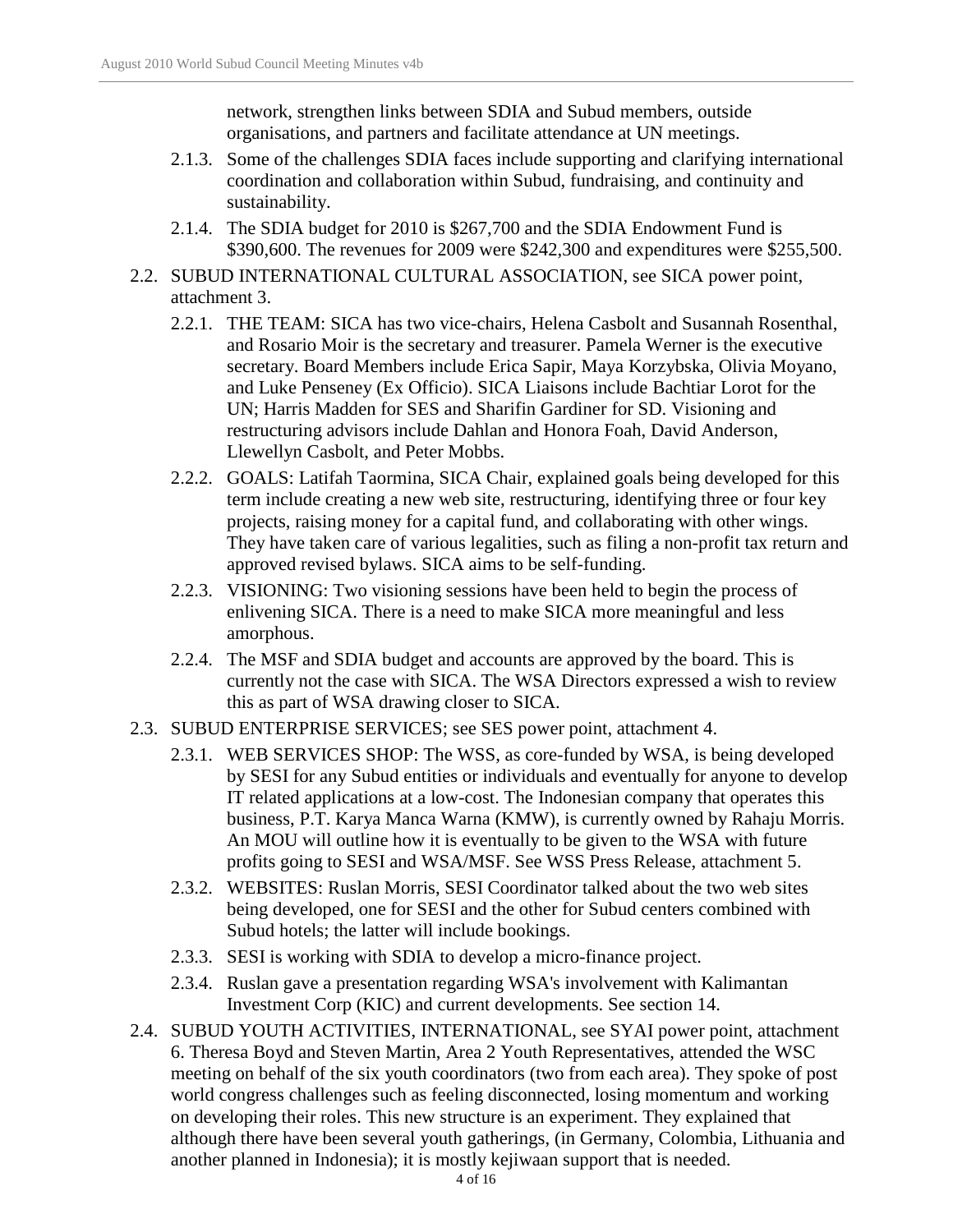Youth activity and involvement was widely present during the British Gathering and the Hamburg Gathering was significant as a full-scale youth-run gathering.

An all Area youth meeting is being considered.

2.5. SUBUD INTERNATIONAL HEALTH ASSOCIATION: Abdurrachman Mitchell, Coordinator, would like to foster the growth of SIHA. There have been solid accomplishments by previous SIHA people, but there has been a gap of several years where the intensity of work has declined and regenerating it is an uphill climb. The first edition of 'Resonance', the SIHA magazine, is ready for publishing on the web and they would like to see their website used more widely. See SIHA meeting notes, attachment 7. The WSA is looking at options to provide SIHA with more support.

# 3. ZONE REPRESENTATIVE SUMMARIES and DIRECTOR CAPACITY BUILDING

- 3.1. ZONE 1/2, Australasia and Asia: Hadrian Fraval, Zone Representative from Australia, said communications are a challenge among the 14 countries in this zone. It is difficult to have zone meetings and there is little or no zone budget. The Rungan Sari development in Kalimantan is a major project in the zone. Hadrian feels a need to travel with the international helpers.
- 3.2. ZONE 3, Western Europe: Paloma de la Vina from Spain is the Zone Representative and she spoke of this zone's general feeling among its 7 countries to be guided by Susila Budhi Dharma while balancing this with the material world. There is a perception that the organizational structure is too heavy. This zone is committed to translations and would like an international team and budget in place.
- 3.3. ZONE 4, Central, Eastern Europe, part of the Middle East: Robiyan Easty from Greece is the Zone Representative. Although English is the common language for the 24 countries of this Zone, it is no one's first language. Translations are an important concern. He described this zone as democratically minded. At their zone meeting in July questions of how priorities and remunerations are assigned were asked. He also reported that Subud Switzerland recently voted to disband national committees, while on the other hand Subud Sweden's two associations have joined and are now one.
- 3.4. ZONE 5, English speaking Africa: Harvey Peters from Zambia is the Zone Representative and he spoke of the love people have for Africa in general, but how the delivery as a response to feeling is not always right. There is a need for latihan development and funds to accompany this. He visited the Johannesburg group, the oldest Subud group on the continent. They expressed a feeling of tiredness and welcome visits and inputs from outside. There are few younger Subud members and the internet is a challenge in much of the zone.
- 3.5. ZONE 6, French speaking Africa: Rida Liobo Loote from R.D. Congo, the Zone Representative, was unable to obtain a visa. This fact along with one of the Colombian international helper's failure to get a visa highlights how difficult this has become and our need to make exceptional efforts to remedy this. A letter from Rida was read expressing his disappointment, but also spoke of how important it is to be active inside his zone and the need for funding. The idea that funding to bring Rida to the meeting may now be used for Rida's travel within Zone 6 was expressed.

There is a need for an African strategy that looks at inter-related needs across Africa. Following a dialogue prior to the WSC meeting among individuals with experience in Africa, the overall conclusion was a need for sustained and coordinated efforts to build on what has been established and prevent backsliding through lack of support or guidance. We also need to ensure that previous commitments are met.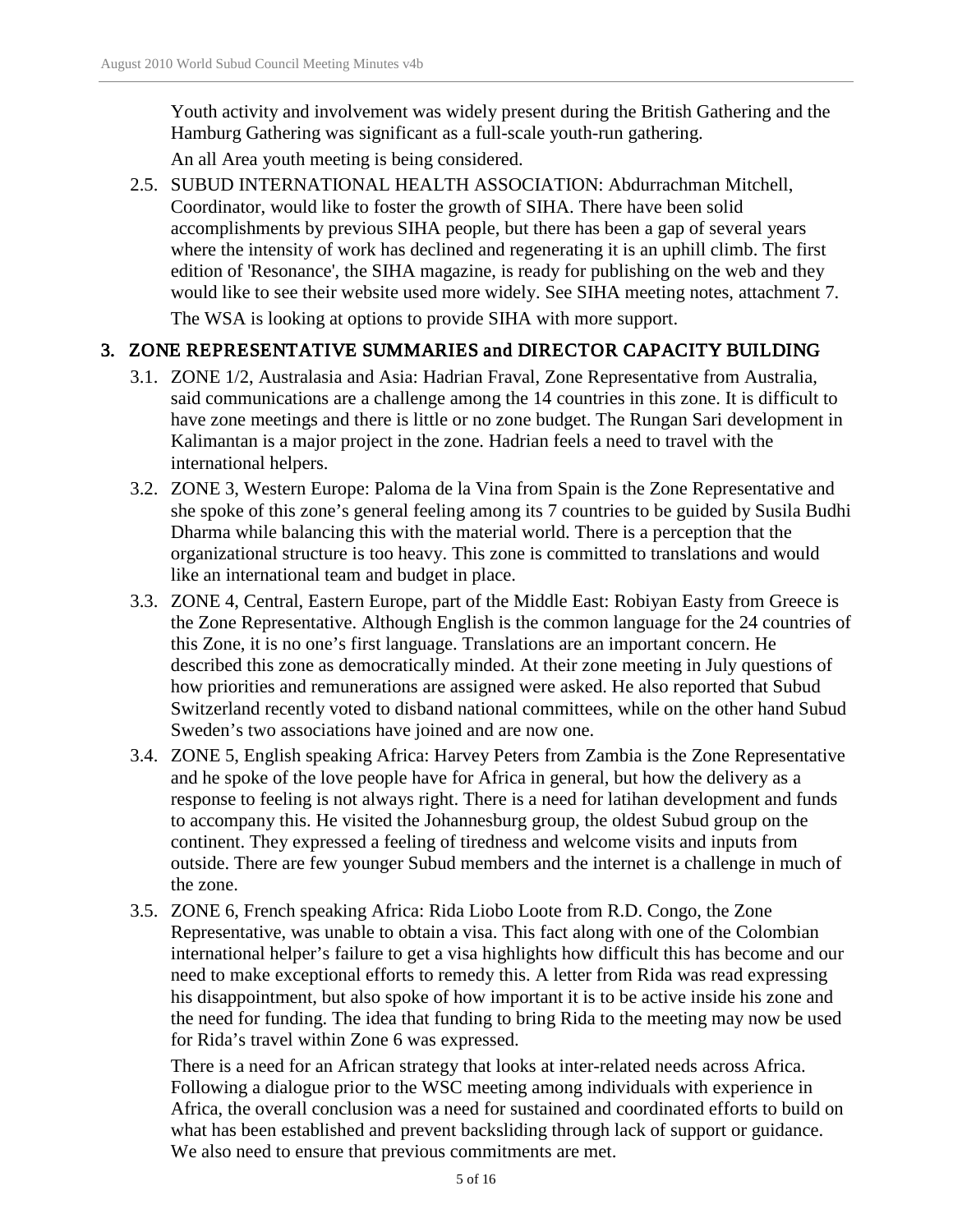- 3.6. ZONE 7, North America, the Caribbean, Suriname: Dave Hitchcock from Canada is the Zone Representative. He mentioned there is a communication challenge among the five countries, especially with Subud Cuba. They may hold a zone council meeting in 2011 and a zone gathering in 2012. There is a challenge to find people to do committee work. Subud USA is a powerhouse and is re-awakening. There will be a need to support the world congress in Puebla, Mexico, as it approaches in four years.
- 3.7. ZONE 8, Latin America North: Pavel Mudarra from Venezuela is the Zone Representative. He said there is a feeling of friendship and love amongst the members in the zone. A logo was designed to show this. Few members speak English and there is a lack of understanding of the international organization. There was a zone meeting in April, although traveling and visas can be difficult. It was decided there will be two 'border' gatherings, one between Colombia and Ecuador and another between Colombia and Venezuela. Visitors are most welcome.
- 3.8. ZONE 9, Latin America South: Mauricio Castillo, the Zone Representative from Chile, was unable to attend the council meeting but Nabilah Castillo also from Chile, was present and spoke. Zone meetings rotate countries and the next one will be in Brazil in November. Each of the four major countries in the zone has two latihan halls. There are many SD projects and the youth are very active in Chile.
- 3.9. DIRECTOR CAPACITY BUILDING: As suggested by the previous council in order to further develop the Zone Representatives' and WSA Directors' roles, the seven directors present, including Luke as a non-voting member, participated in a capacity building workshop. Maxwell reviewed the legal duties and responsibilities of directors and Graham Pitts facilitated. Among other items, they identified areas of concern, some prior lessons learned by previous WSA boards and suggested areas of action.

# 4. MUHAMMAD SUBUH FOUNDATION

4.1. GOVERNANCE: MSF Trustees are working on amending the bylaws as there are different versions. A proposal will be sent to the WSC within the year.

Skadden Arps, US-based lawyers specializing in non-profits, have provided informal advice on the required due diligence process for transferring funds outside of the US. Therefore the funds for the Kinshasa Subud house could be released. MSF is waiting for a formal advice letter, which will be shared with WSA, SDIA and SICA.

One trustee seat was not filled at the world congress. A nomination and election process will occur in 2011 for those trustees who are up for reelection or replacement and so the empty seat will be filled then. The nomination and selection process is time consuming. The current trustees include Samuel Simonsson as Chair, Olvia Reksodipoetro, Hannah Baerveldt, Ibu Ismana Sumohadiwidjojo, Shyam Wadhera, and Lawrence Fryer as Treasurer, and Luke, ex-officio.

- 4.2. STRATEGY: MSF is working on the next stage of strategy development, widening the scope of how to support the long term development of Subud. Examples are the social projects in cooperation with SDIA. Strengthening the relationship between MSF and WSA, SDIA and other affiliates. Making MSF better known and understood for member countries as well as individual members is another important objective. This includes creating marketing and promotional materials.
- 4.3. OPERATIONS and FINANCE: The MSF in-house Investment Advisory Team (IAT) has begun work. The relationship with Morgan Stanley has been terminated and all funds moved to Fidelity, where more favorable rates for brokerage service are offered.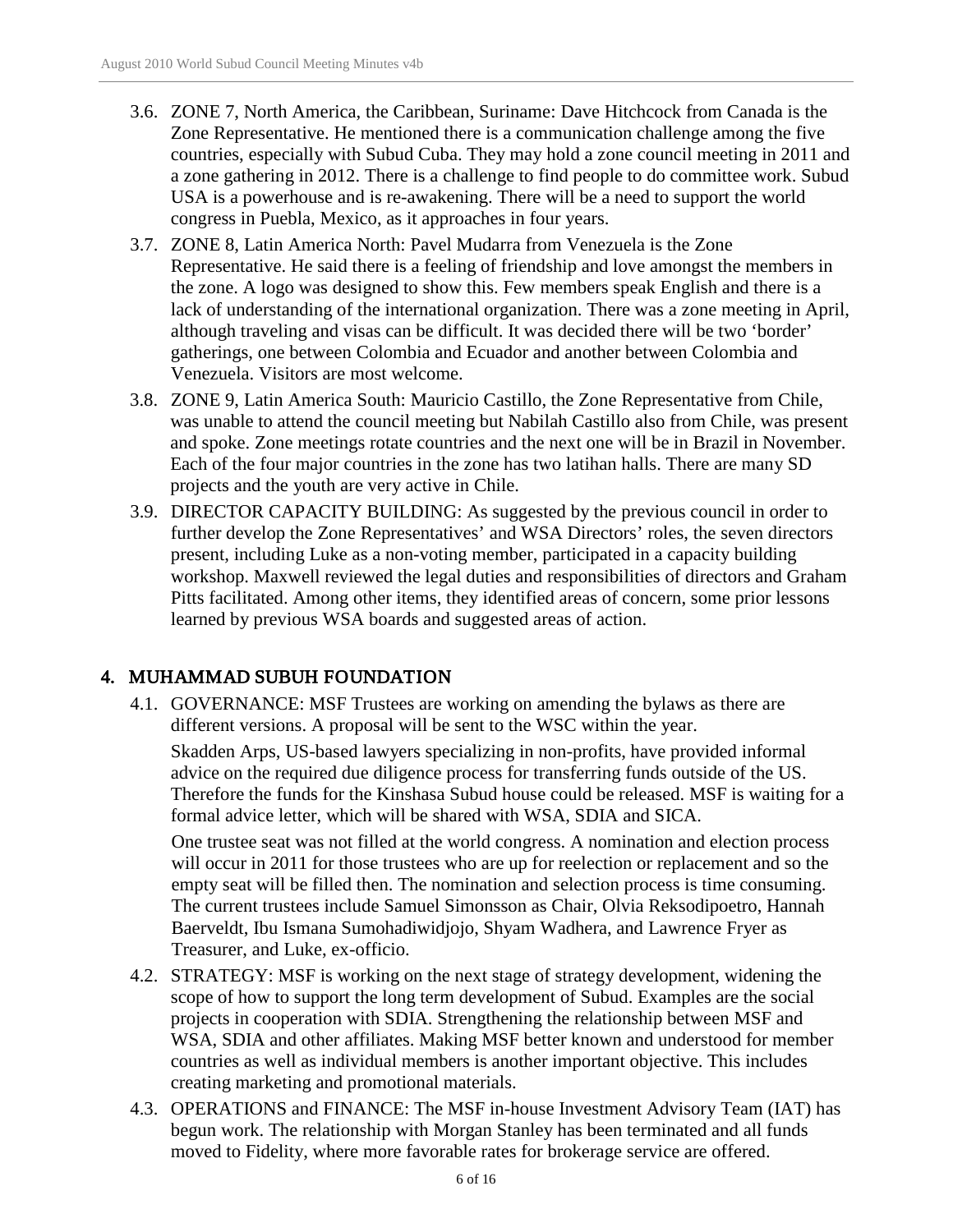MSF is currently processing eight applications for funding; all are in a due diligence and consultation phase with other Subud bodies. Decisions are forthcoming soon.

MSF has current net assets of US\$3.5 million, with \$2.2 million in investments.

4.4. SPECIAL PROJECTS:

(1) MSF has been asked by YMS to moderate the discussions between PCB (Pancaran Cahaya Bahagia) and KRE (Kalimantan Real Estate) regarding the continuation of the joint venture company RSP (Rungan Sari Permai) in phase two of the Rungan Sari development, with both companies being currently involved.

(2) On behalf of WSA, MSF is involved in the discussion with the KIC (Kalimantan Investment Corporation) Board regarding voting rights for the shares held by MSF and YMS on behalf of WSA.

- 5. MSF SDIA MEMORANDUM OF UNDERSTANDING (MOU): An MOU outlining the working relationship and commonalities between MSF and SDIA was signed by Samuel Simonsson, MSF Chair, and Kumari Beck, SDIA Chair. Kumari acknowledged that at first she thought the agreement was related to money, but in the end found that together they gained a deeper understanding and appreciation of each other's work. See attachment 8.
- 6. WSA ARCHIVES, See Appendices 12a and b, Archives Interim Report 2010-2013 and Appendices to the report.
	- 6.1. ARCHIVE STRUCTURE: Amalijah Thompson, WSA Archives Coordinator, is continuing to review and assess options regarding the framework and infrastructure for the archives. Three working models were presented for consideration. See Archives Power Point, attachment 9.
	- 6.2. ORIGINAL BAPAK RECORDINGS: Following world congress and the resolution supporting funding of the WSA Archives, the original sound recordings of Bapak's talks were transferred to a professional facility for assessment of their condition. An interim report with options was provided to the WSC meeting which indicated that the recordings are in relatively good condition. The second stage of this process, which involves digitally sampling a percentage of the recordings, will begin shortly. This will determine more clearly the overall costs needed to re-master the recordings to the higher technological standards available today.
	- 6.3. ARCHIVE TEAM: The core archive team consists of Amalijah as the Coordinator, Armand Bisson, Robin Drewett and Dave Hitchcock, Dave in part as liaison to the WSC. Additional team members working on the ground include Farlan Williams, Coordinator WSA Archive Indonesia; Daniela Moneta, Subud USA Archive, and Hassan Sillem (currently living in Australia) as the interim contact for the WSA Archive in Belgium. Amalijah is continuing to canvass for additional team members.
	- 6.4. BUDGET: The WSA Archives Budget was agreed at \$55,000 with \$30,000 for basic travel and operating expenses (in Indonesia, Canberra, and Belgium) and \$25,000 to proceed with inventory and sampling the sound recordings of Bapak's talks plus contingencies.
	- 6.5. FUNDING: A dedicated, permanent archive fund is needed to provide stable funding, possibly to be held by MSF. This fund would be managed by the archive team in liaison with the WSA and MSF (if the latter holds this fund on behalf of the WSA).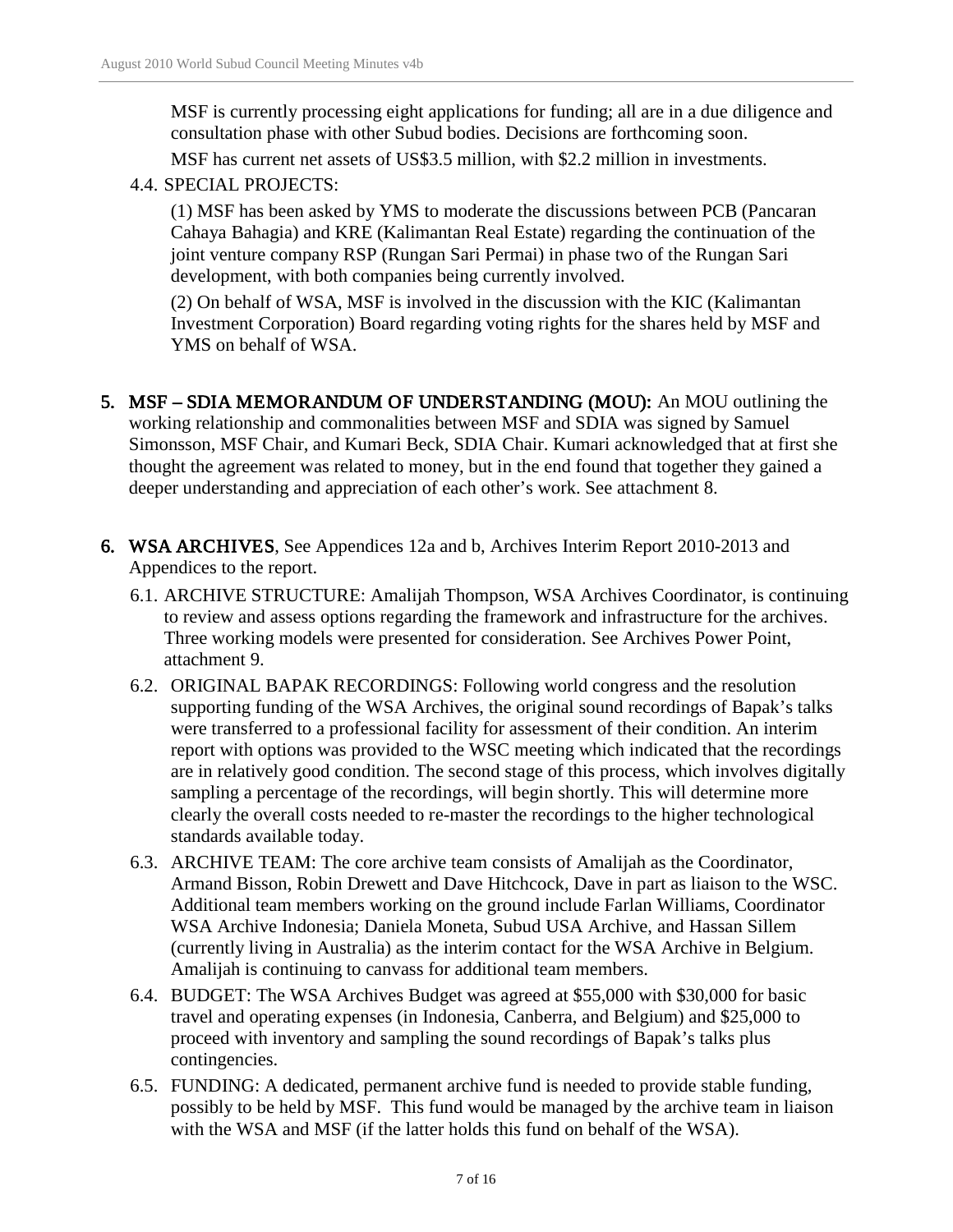The WSC discussed targeted fundraising to establish this fund and for immediate and specific needs such as re-mastering the original sound and video recordings of Bapak's talks, preservation of the film collection, preservation of Ibu's talks, microfilming her correspondence and other work programs.

The WSC archive break-out group unanimously noted that the overall and phased short, medium and long term plan needs continual reviewing to clearly show the necessary steps, possible dates and anticipated costs along the way, particularly regarding fundraising strategies.

SICA pledged to help raise funds for the Archives as the Archives document Subud education and culture.

6.6. Additional outcomes include identifying a new liaison with SICA and younger members to aid 'telling the story'.

# 7. WSA CARE SUPPORT

- 7.1. Annabella Ashby, the Care Support Coordinator, spoke of the new team appointed in June which consists of herself, Sarah Becker in Chile as the Emergency Fund Coordinator and Arnaud Delune in France as the Education Fund Coordinator. Sarah is assisted by Sabariah van Beek in the Netherlands and Hakeem Naibi in Nigeria. Arnaud is assisted by Renata Dunn in Canada.
- 7.2. The current Care Support budget includes \$15,000 for the Emergency Fund and \$5,000 for the Education Fund, the latter being funded by MSF; however, with the passage of the 'stretch' WSA budget, the budget has been increased by \$5,000.
- 7.3. With the assistance of the WSC, Annabella would like to raise the profile of Care Support in general. Applications are down and the Education Fund can provide only small sums to any individual, which frequently are not enough.
- 8. WSA EXTERNAL RELATIONS, see the external relations power point, attachment 10. Amalia Rasheed, the WSA External Relations Officer, suggests that every Subud member is an ambassador and that 'external relations' overlaps into all areas of our association with each part having role to play. With assistance from the ER officer and team, the WSA executive coordinates these areas of activity, given that a need has arisen to balance our internal development with external relations to a) become more accessible for new comers, b) engage in the community at large as an association concerned with human development and c) by becoming a visible participant, improve WSA's status as a member of the world community. See brief and history, attachment 11.

The current team consists of Amalia, with Osanna Vaughn as general advisor, Katherine Carré and Frederic Richard as UN consultants, various liaisons including Ethan Harris for youth, Bachtiar Lorot for SICA, and Solen Gratiet for SDIA. Ruslan (Reynold) Feldman is the forum coordinator and inter-spiritual liaison. WSA Forum team includes Frederic Richard, Garrett Thomson, Osanna Vaughn , Sharifin Gardiner and Victor Margolin. There are further Forum members leading various adopted topical discussions.

8.1. FORUM: The WSA Forum creates a platform for dialogue on challenges we face as a global community and exists for both Subud members and invited non-Subud individuals. It may trigger synergies on various topics creating understandings that benefit humanity. It does not have a problem solving brief. Several initial Forum programs were presented during the 13th World Congress.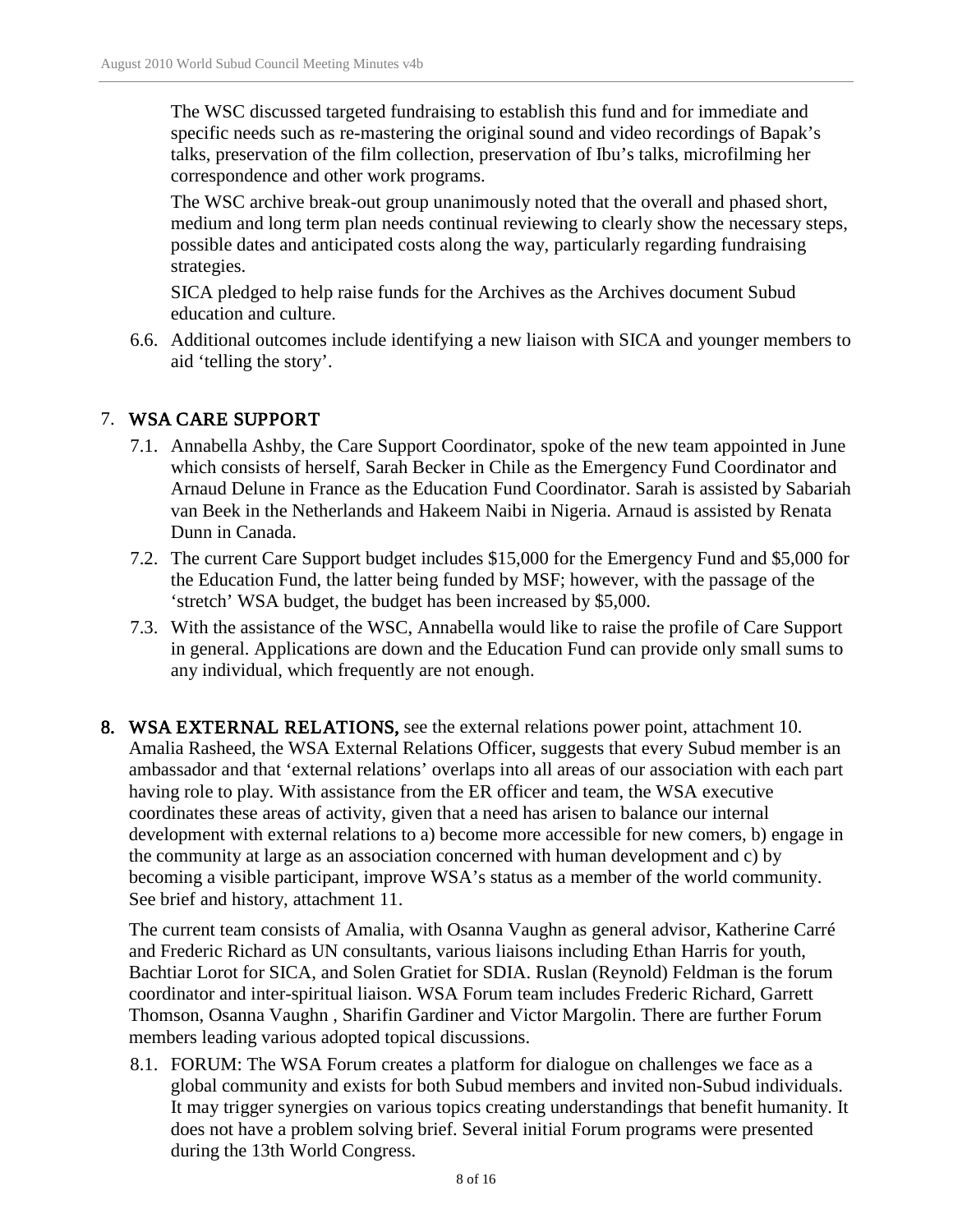- 8.2. The forum development plan was reviewed and accepted in principle by the council, whilst also requesting further clarification and withholding a request for a Forum coordinator honorarium. This is subject to the outcome of an overall honorarium review. See Summary of June Forum Meeting, attachment 12.
- 8.3. ER BUDGET: The 2010 budget was approved. The WSA Executive will work with the External Relations team to produce a clear outline of how the current budget line for ER is broken down and will produce a detailed proposal for the 2011 budget review. (Z1/2 and Z7, unanimous)
- 8.4. WORLD SUBUD ASSOCIATION AND UNITED NATIONS PROTOCOL: It was agreed that one of the zone representatives and a nominated representative of the SDIA board continue to work in conjunction with others to complete the development of the policies and operational protocols relating to the UN consultative status. (Z1/2 and Z7, unanimous)

Note: See section 16 of these minutes containing resolutions implementing World Congress Resolutions 6.1 and 6.3 relating to External Relations.

9. WISMA SUBUD HERITAGE PROTECTION PLAN: Garrett Thomson was commissioned during the 13<sup>th</sup> World Congress to send a report to the WSA. Josephine Bacikin, representative to the WSA for the project as co-chair of the WSHPP Advisory Board also sent a report. Haryono Sumohadiwidjojo is the other co-chair. Both reports are attached, 13a and b. Ensuring that no WSA funds are needed; the WSC accepts recommendations 1 through 3 from Garrett's report. (Z7 and Z4, unanimous) The recommendations read:

1) Apply for Napak Tilas (for WS and for the 2 houses). This requires a master plan for WS, defining what to protect under Napak Tilas and to obtain the legalization for the private roads within WS. This whole process requires an estimated budget of around USD 20-40,000.

- 2) The WSHPP has 4 other important objectives:
	- a) A plan and feasibility study for the integrated future use of Wisma Subud (for example, as a cultural or educational centre) + the 2 Bapak houses

b) In light of the above, to identify minimally which strategically key properties might be purchased to retain the core of Wisma Subud for the above purpose

c) To investigate the most appropriate legal structure for the ownership of a global site consisting of core properties and to explore the possibility of investments or funds for the purchase of these properties.

d) To work with WSA and MSF to define WSA and/or MSF involvement

3) The Advisory Board of WSHPP to appoint a project manager who will be charged with the above, amongst other things

10. UNESCO ACCREDITATON: Additional recommendations in Garrett's WSHPP Report were regarding alternate UNESCO (United Nations Educational, Scientific and Cultural Organization) intangible heritage accreditation. The WSC believes there is high value in pursuing this.

### The WSC agrees to apply, on behalf of the WSA, for the appropriate UNESCO accreditation for the intangible assets of the WSA (the latihan kejiwaan of Subud, Bapak's talks and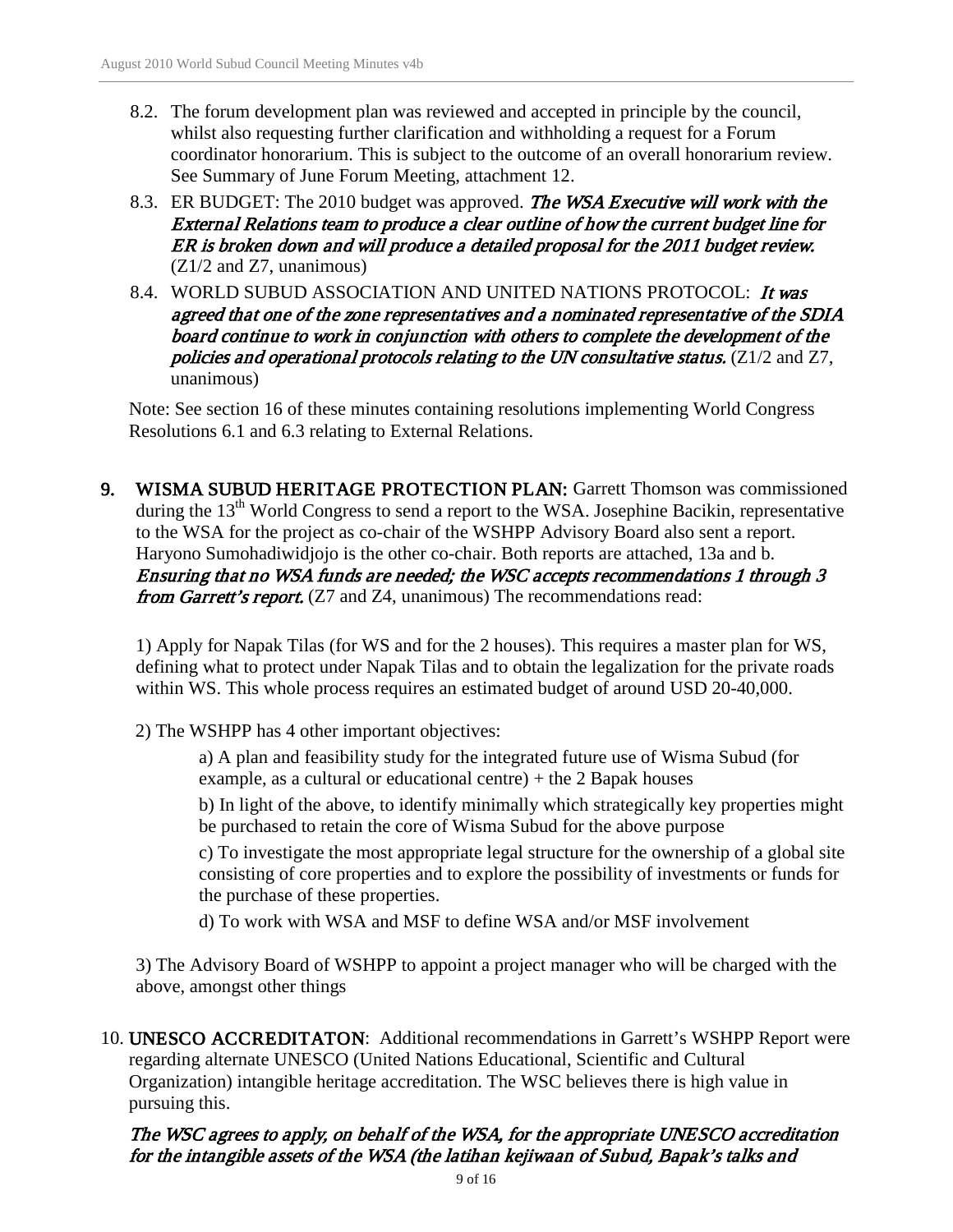related practices) to be recognized as part of the patrimony of humanity and agrees that a working party be established to effect this. (WSA Chair and  $Z1/2$ , unanimous) This may be a long term project, with time needed for careful research before making an application; it will be an exercise to find the right approach and of our own understanding.

Another point that was touched upon without decision making was a last recommendation from Garrett's report that states 'WSA can apply for UNESCO membership for WSA itself, as well as for SICA.' The WSC needs to examine the implications of the possibility of SICA making a UNESCO application and the means of going about it.

# 11. SUBUD GROUPS AND COMMUNITIES INITIATIVE

- 11.1. Osanna has been coordinating a working group on "Encouraging Subud Groups and Communities to Explore the Expression of the Latihan in the World", as it is now called. The group formed around a vision from the World Congress where many felt a wider capacity, deeper connection, and a sense of purpose as a world community, but found that when returning to local groups it is challenging to convey these feelings or aspirations. From this the idea of exploring ways to empower Subud communities arose so that the reality experienced at congresses and gatherings might become part of our daily lives. Others involved are Haris Wolfgang, looking at community building; Santa Raymond, an architect with background is in property research; Marston Gregory, an expert on greening properties; and Hamid Kaber, looking at enterprise aspects, with Simon Milan, a retired planner, offering support. See the original report to the WSC in English and Spanish, attachments 14a and b.
- 11.2. Following various discussions, Osanna presented a revised paper to the council. See attachment 15. She had written to 25 groups worldwide for feedback, with responses echoing similar concerns. She talked of how members often feel safe in their groups, but feel more is needed in exploring ways to support each other in our growth, to build community, and to optimize our space for putting the expression of the latihan into practice. "As we create solid foundations, our Subud groups and centres can become vessels through which we can interact with the world around us." Osanna suggested that some Subud groups might consider offering their space 'for free' as a contribution to their neighborhood.

A community development approach with those directly involved will allows each group to identify actions. This applies to all Subud communities, large or small, with properties or not, as well as to National Committees, who may assist by recognizing cultural issues and by identifying local members who are experienced in the different areas needed.

11.3. The WSC accepted this initiative. The team working on it will take steps and prepare tools to move it forward. The wings have a role to play and offered to work together on a service package for members in support of this initiative.

Note that the documents attached will provide the basis for launching the initiative, but are not for distribution. A new paper will be written to launch the initiative itself.

#### 12. WSA TRANSLATIONS:

12.1. Subsequent to council discussions and a WSC break-out meeting, the WSA would like to formally establish an integrated Translations Initiative addressing both spoken and written translation needs in major languages.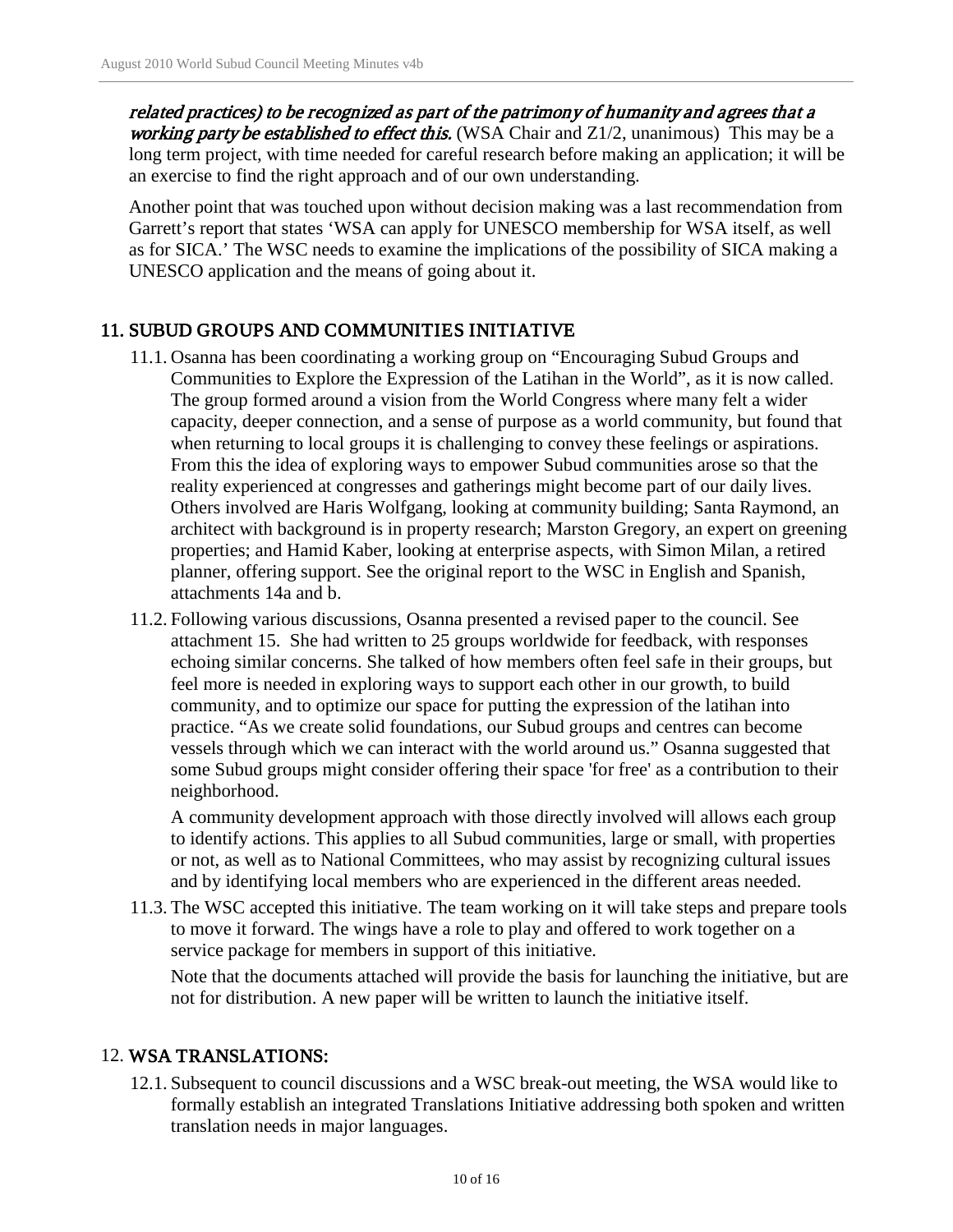The following recommendations were agreed: (1) An initial seeding budget for translations will be included in the 2010 WSA budget of \$4,000. This will be reviewed for subsequent budgets. (2) A verbal Spanish translator will be subsidized to attend future council meetings and World Congresses. (3) Translators of WSA documents will receive remuneration, with the amount to be determined. (4) Research into funding for the translations of Bapak's talks into Spanish by the 2014 World Congress will continue.

- 12.2.Julia will prepare a paper on the current status of WSA document translations. Current WSA translations are completed, as much as possible, into Spanish, French, and Indonesian. WSA will seek to add Russian.
- 12.3. It is requested that reports begin with a brief summary for ease of understanding and to reduce the time council members need to perform their jobs. Also, using plain language makes reading more meaningful and less cumbersome for non-native speakers.

# 13. WORLD SUBUD ASSOCIATION BUDGET

13.1. BACKGROUND: Hammond Peek, WSA Treasurer, submitted a WSA Financial Report to WSC along with three Appendices: (A.) WSA 2009 Financial Statements; Unaudited; (B.) WSA 1st half 2010 Financial Summary and (C.) WSA 2010 Draft Budget, v9. See attachment 16 with Appendices A-C.

The 2010 WSA budget has been a major topic of discussion by the council and the executive team since taking office in January. The theme of this first WSA budget following World Congress has been characterized as 'seeding'. Following several drafts by the WSA chair and executive team, Version 9 of the proposed budget was sent to the council in early June, (Appendix C above). Due to some large, one-time donations last term and a World Congress surplus, the decision of whether to save or spend part of the reserve funds for 'seeding and growth' was of particular focus along with the WSA Chair honorarium. The executive recommendation was to pass the full 'stretch' (seeding) budget. See approved WSA Budget, attachment 17.

In 2010 donations are down from all sources except MSF. This is usual during a post World Congress period. For the most part, expenditures have also been lower than projected except the media unit (Archives and SPI).

- 13.2. BUDGET PROJECTION: There was discussion about the WSA budget being created for two years so that approval is not retrospective. No resolution was passed but full support for this concept was expressed. In drawing parallels with its own budget process, SDIA stated that its board works on a two-year budget cycle and approves spending a certain percent of their reserve funds if income is erratic and there is a need. This on the understanding that it is repaid. SICA presents three-year budgets to their board with annual reports on the actual budget.
- 13.3. Kumari Beck, SDIA Chair, expressed a willingness to decrease the SDIA WSA budget line in order to offer additional funds to emerging wings, just as SDIA was supported in the beginning. She also requested that SDIA travel expenses to WSC meetings be shown as WSC meeting expenses, not as part of the WSA SDIA budget.
- 13.4. WSA BUDGET RESOLUTIONS: It was resolved that:
	- the budget be accepted excluding the honorarium for WSA Chair. (Z5 and Z4, unanimous) (Note: to allow ongoing discussion during the meeting)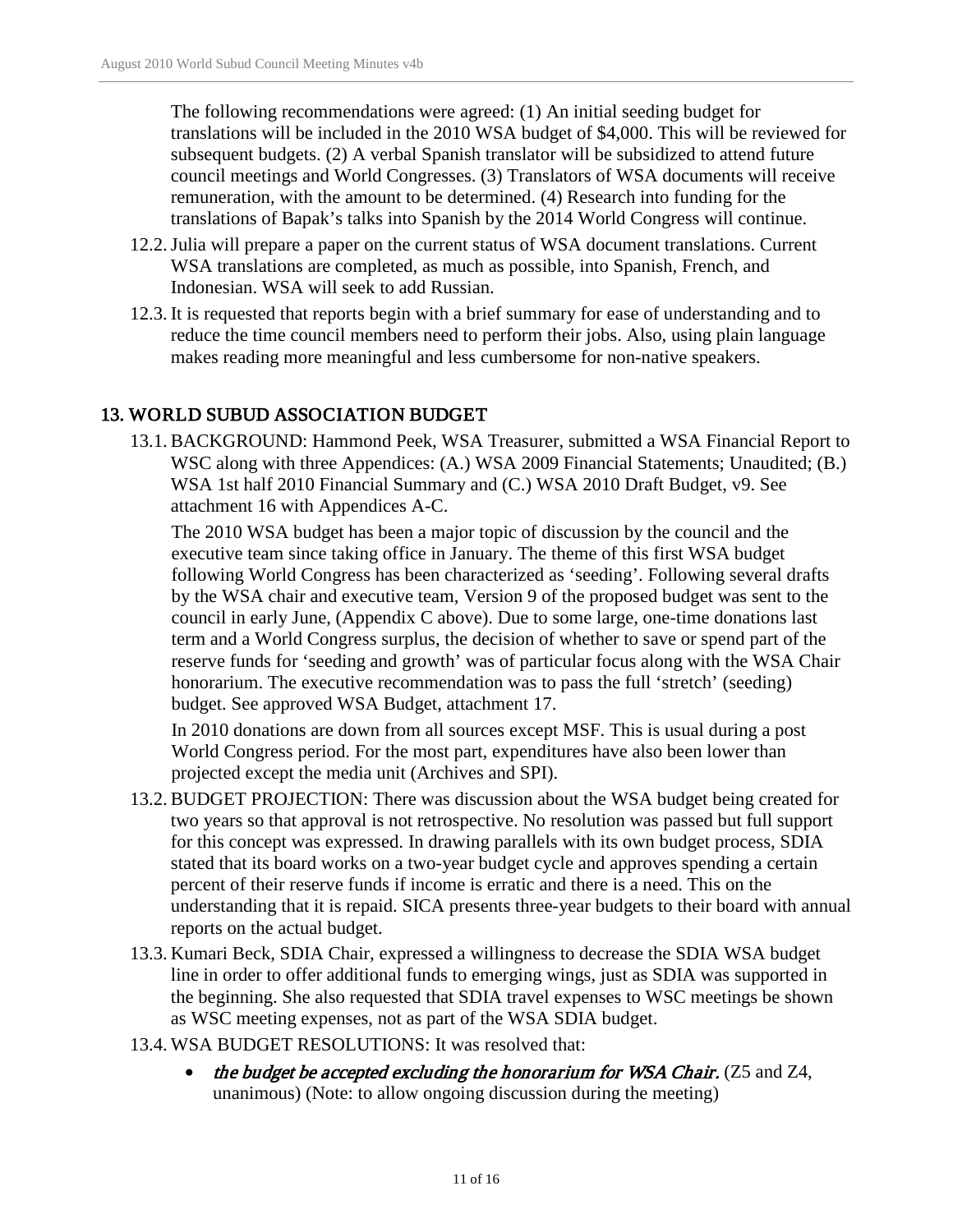- the WSA Executive will work from now until December, together with the directors and affiliates, to produce a budget for 2011 to be reviewed at the next WSC *meeting.*  $(Z1/2$  and Z4, unanimous)
- an ongoing reserve of \$150,000 be permanently earmarked for payments relating to future world congress venues.  $(Z7 \text{ and } Z1/2)$ , unanimous) Note: This reserve is to be used to help fund initial expenses of each World Congress for securing venues, etc., and is then to be repaid in full from World Congress revenue, so that the reserve remains intact for future World Congresses.
- US\$18,000 be transferred to Christchurch as a thank you from the world congress surplus. (Z4 and Z1/2, unanimous) Note: the balance of the surplus  $(\$107,000)$  was incorporated into the budget, allowing the full stretch budget to be approved, leaving a budget deficit of approximately US\$49,000.
- 13.5. WSA CHAIR HONORARIUM: Following much discussion prior to and during the WSC meeting, plus sub-meetings during the WSC meeting and after taking many views into consideration, it was resolved that for the next four months the WSC allows the honorarium line item to be implemented. During the discussion on next year's budget the topic of honorariums will be evaluated on the basis of need.  $(Z7 \text{ and } Z1/2 \text{ in favor},$ one proxy in favor, 1 abstention, 2 absent) A grant from the Guerrand-Hermès Foundation for Peace (GHFP) for half the requested honorarium has already been disbursed.
- 14. WSA FUNDRAISING, See WSA Coordinated Fundraising, Hammond's power point presentation, attachment 18.
	- 14.1. Many suggestions for international WSA fundraising were shared. Most favored a variety of ongoing appeals, with a clear resistance to the idea of one coordinated international fundraising effort annually. With more than one appeal on offer members will recognize the diversity and variety of activities of our association, whereas with only one opportunity to give, it was felt that fewer funds would come in. "People are willing to put their hands in their pockets for something they care about." See Hammond's "WSA Fundraising Initiative – discussion notes", attachment 19.
	- 14.2. After discussion, the idea of a coordinated campaign as suggested during the  $13<sup>th</sup>$  World Congress changed into a recommendation to have a 'WSA awareness month'. A monthlong publicity campaign and focus on the activities of the WSA directed to both member countries and individuals will help raise the profile and relevance of the international association. This will highlight what the association offers and what our needs are. Success stories focused on delivering projects and services to members will be highlighted.
	- 14.3. There will be targeted fundraising for special projects or activities that members care about, such as archives.
	- 14.4. Other ideas were also embraced such as having various small, local fundraisers, using Subud halls as enterprises, hosting celebrity events, and an understanding that it is the act of giving, no matter the amount, that makes a difference.

It was agreed that all members of the WSC will make strenuous efforts to ensure that the budgeted income for 2010 is received by WSA, and that the budget shortfall is met. (Z1/2 and Z4, unanimous)

*14.5.* Zones and countries will be encouraged to make their contributions regularly, either monthly or quarterly.  $(Z1/2$  and  $Z4$ , unanimous)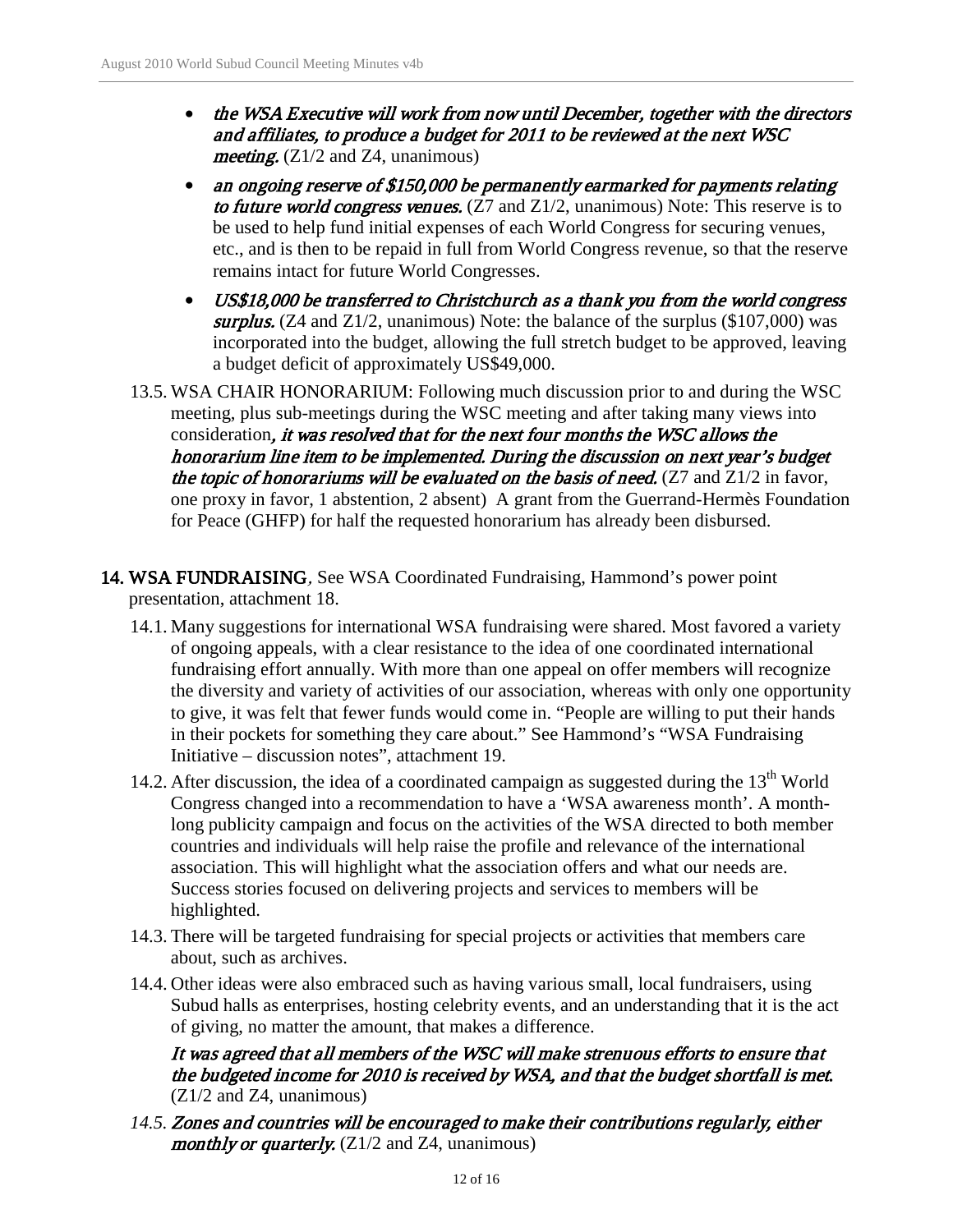- 14.6. Hammond is working to create an online donation facility so that Subud members may easily donate to WSA via [www.subud.org](http://www.subud.org/) and/or [www.subudworldnews.com.](http://www.subudworldnews.com/)
- 14.7. A fundraising team has been created including Maya, Hammond and Asmaniah Fraval. It was noted that this can be expanded to include members of MSF, SDI and other wing/affiliate teams in the spirit of collaboration.
- 14.8. WSA will try to increase the number of members contributing by automatic bank transfer.

15. KALIMANTAN INVESTMENT CORPORATION, (KIC): Ruslan Morris, Samuel Simonsson and Luke Penseney gave a presentation to the WSC on Kalimantan mining projects in light of the proposed dissolution of KIC by the KIC Board of Directors (BoD). KIC was formed to provide oversight, guidance and capital raising support for Kalimantan Gold Corporation (KGC) the operating company. MSF and YMS (the Indonesian branch of MSF) hold 20% of KIC's shares on behalf of the WSA. Upon hearing of KIC's plans to dissolve itself without fully engaging MSF-YMS as major shareholders, Luke, Ruslan, Samuel, Leonard van Willenswaard, and then Hadrian Fraval formed a WSA KIC Review Team. They reviewed the circumstances on behalf of all Subud shareholders and other Subud members who would be affected by this proposal. MSF and YMS would like to be more fully engaged with KIC and in July 2010 sent letters to the KIC Board of Directors asking for usual shareholder voting rights, rationale for the dissolution and updated strategic information.

A letter to KIC shareholders to this effect was prepared and then reviewed by the council. As a result, the WSC agreed to support and endorse the recommendations in the letter. On the basis of fairness, the letter is to be sent first to the KIC Board of Directors and then to the shareholders, depending on the BoD's response. (WSA Chair and Z4, unanimous) The letter is attached.

# 16. WSA WORKING GROUPS AND PARTIES

16.1. EXTERNAL RELATIONS SURVEY WORKING GROUP: In accordance with resolution 6.1 from the Christchurch World Congress working party on 'External Relations/Presence in the World', the WSC agreed to establish a working group with representatives from the wings, zone representatives, and at least one national *committee member of a large Subud country.*  $(Z5 \text{ and } Z1/2, \text{unanimous})$ 

"The purpose: To undertake a survey resulting in recommendations covering external relations at the local, national and international levels including projects, wings, affiliates and related bodies.

Points to be addressed should include:

- Identification of issues, global forums, events and networks of mutual interest.
- Review and development of WSA resources / tools to respond and participate**.**

It was suggested that the group be formed and someone identified to lead it in the next four months. See working group possible terms of reference, v2, attachment 21.

#### 16.2. SUBUD RESOURCES WORKING GROUP: It was resolved that the zone representatives will become the working group implementing Christchurch Recommendation 6.3 from the 'External Relations/Presence in the World' working party and that they will report back to WSC next year.  $(Z1/2$  and  $Z7$ , unanimous) The recommendation reads: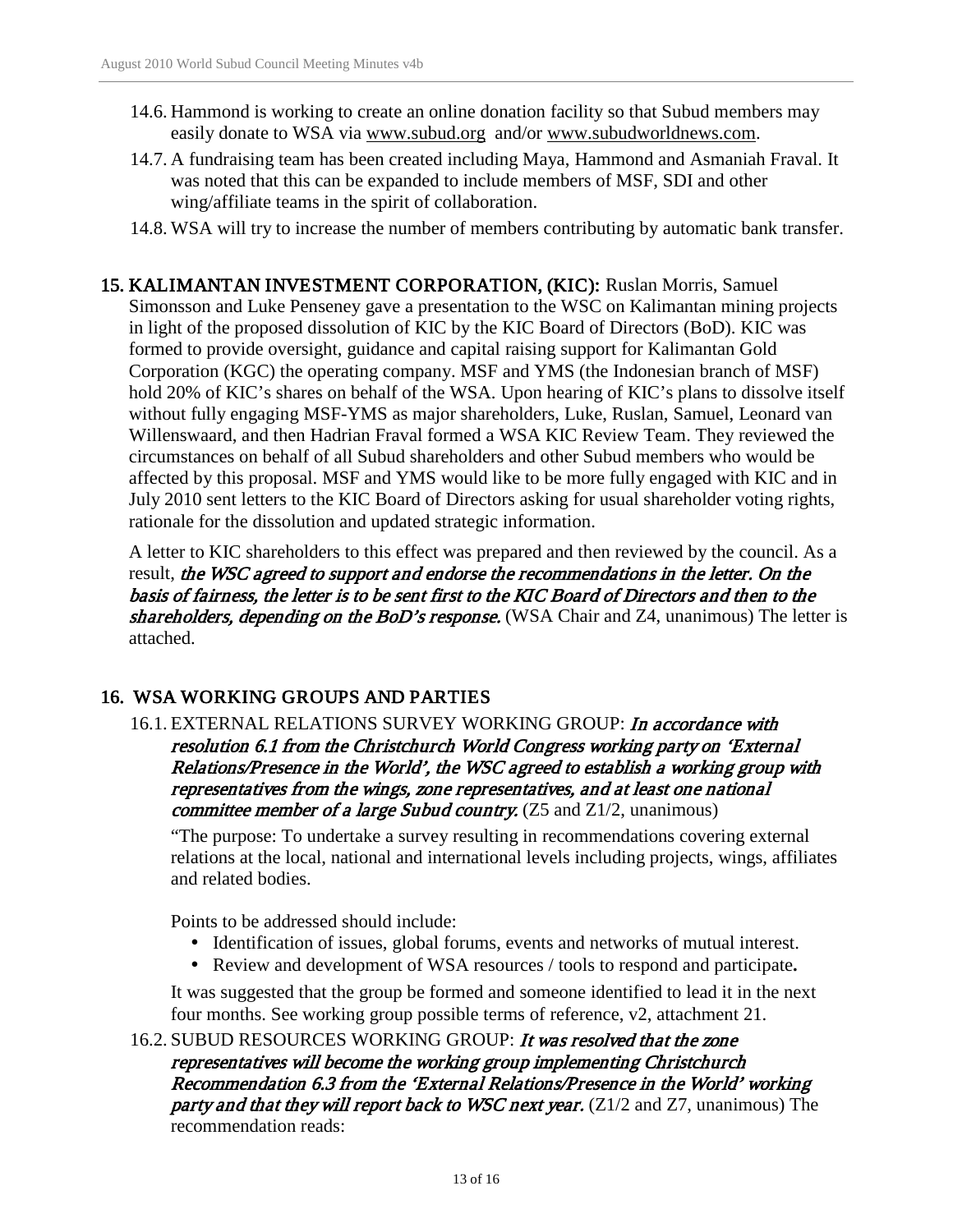"That a task force be set up by WSC to develop appropriate resources to assist Subud members at all levels to verbally explain Subud in a coherent, appropriate and inclusive manner to various audiences with various purposes (applicants, authorities, press, websites).

This could possibly include the second half of Christchurch minute 6.1, which states:

"That WSA engage the National Committees in drafting/developing a variety of explanations about Subud suitable to different audiences and cultures. The language used to explain Subud needs to be more inclusive.

That the WSA engage national organizations in preparing a range of information resources about Subud that meet the needs of various audiences, such as applicants, general public, government or official authorities, and the media. The language used should be accessible and use a range of commonly understood terms so it is easily understood by each particular audience."

- 16.3. ORGANIZATION WORKING PARTY: See Reinbrand Visman's report as group coordinator, attachment 22. Dave described the work to date, as a member of the working party. The task force is in a formative stage and requests wider involvement, especially from zones 1/2, 8 and 9. The council asks the group to continue and report back. Those involved with the current team include Reynold Bean, US; Valentin Willecke, Germany; Hamilton Minnaar, South Africa; Selena Wisnom, Britain; David Hitchcock, Canada and Reinbrand from Holland.
- 16.4. MEMBERSHIP WORKING PARTY: WSA membership, that is, what are the responsibilities of a member country; what are the prerequisites for becoming a member country, and what would determine when a country no longer qualifies to be a member would form part of this group's brief. Other questions may arise. Maya together with Mauricio, Paloma and Pavel will begin and will form a working group.

# 17. WSA ORGANIZATION

17.1. LESSONS LEARNED TASK FORCE: Dave Hitchcock coordinated a survey on 'Lessons Learned' from the Christchurch World Congress. Dave reported that foremost was an overall feeling of satisfaction from the congress. In the interest of making improvements (without regard to financial or other constraints) certain themes stood out such as delegate preparation, translations and signage, to name three. He will continue the survey to include a wider audience and send a final report in October. Zone 9 also sent an evaluation. See both reports, attachments 23a and b.

Dave mentioned that a World Congress manual is being prepared by Lucian Parshall, Committee Councillor for the U.S.

17.2. WSA ANNUAL REPORT: Following discussion about the style and audience for the WSA Annual Report, it was agreed that Maya would write to the Zone Representatives requesting a dialogue with member countries and individuals to seek feedback for the 2010 report. The 2009 Report will continue with the previous format, which focuses on worldwide events and members' stories as well as reporting on achievements and activities throughout the year. It uses language for the public, but for the most part focuses on Subud members as an audience.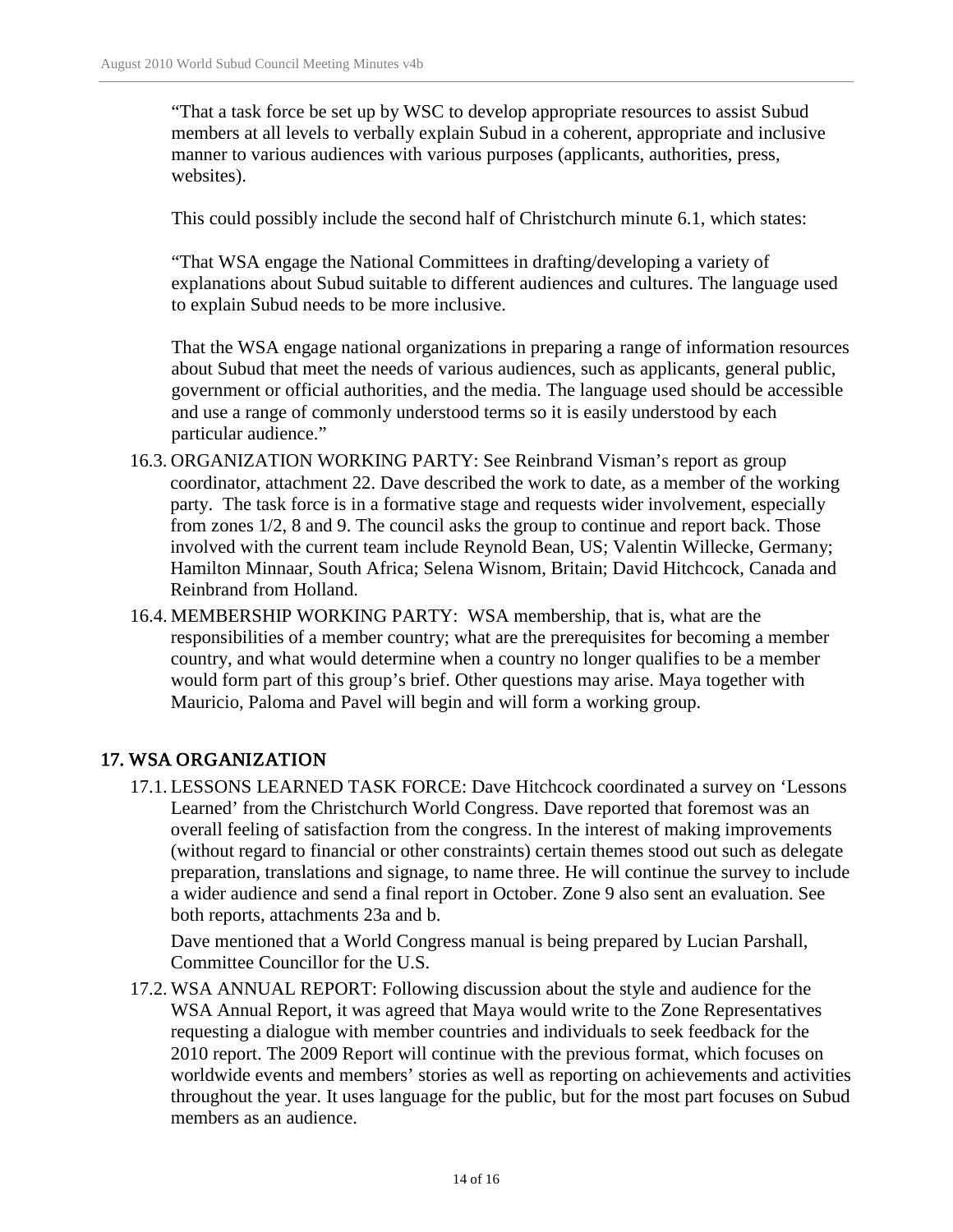### 17.3. WSA CENSUS:

- 17.3.1. Many thanks to Valentine Narvey in Canada for his assistance in compiling information for the census. See Valentine's Report, attachment 24.
- 17.3.2. Following discussion, it was agreed that a census will be produced every four years at the time of the world congress.  $(Z3 \text{ and } Z1/2)$ , unanimous) The current census covers membership and also includes a list of known Subud halls worldwide. It lists over 13,000 members and 113 houses in 30 countries.
- 17.3.3. The complete current census is posted on the WSA online office. It will continue to be updated with existing information with no further information sought until the next world congress. Membership numbers may also be found in the country pages of the 'subud.org' website.
- 17.3.4. It was noted that identifying active and inactive members is an ongoing discussion. Members are included in membership lists with widely varying latihan attendance and for varying reasons.
- 17.4. WSA MISSION STATEMENT: Zone Representatives will review version 7 of the WSA mission statement as developed by the prior council. Suggestions will be circulated and discussed and a revised draft will be sent to the council.

Note: One Zone Representative questioned the necessity of a mission statement and suggested the prelude to the WSA constitution would suffice.

17.5. WSA DEPUTY CHAIR: This position remains vacant, although candidates have been considered since congress. Luke will work with past WSA chair Osanna Vaughn as advisor and the international helpers to facilitate this appointment as he recognizes the need for support.

# 18. WORLD SUBUD COUNCIL MEETING MINUTES, January, 2010

WSC Minutes from January 2010, including minutes of the previous council, combinations of the former and new council members, a meeting with the MSF Trustees, and a meeting of the current council were approved.  $(Z7 \text{ and } Z1/2)$ , unanimous) See attachments 25a and b.

19. 2011 WORLD SUBUD COUNCIL MEETING: Two proposals were sent, one from Subud Colombia to be hosted at the Amanecer Meeting Center, and another from Subud Indonesia to be hosted at the Rungan Sari development. Following discussion, visual presentations and testing by the international helpers, Rungan Sari was selected. The exact time is under consideration, with the period following Bapak's June 2011 birthday being evaluated.

We thank both countries for their work and willingness to host the World Subud Council.